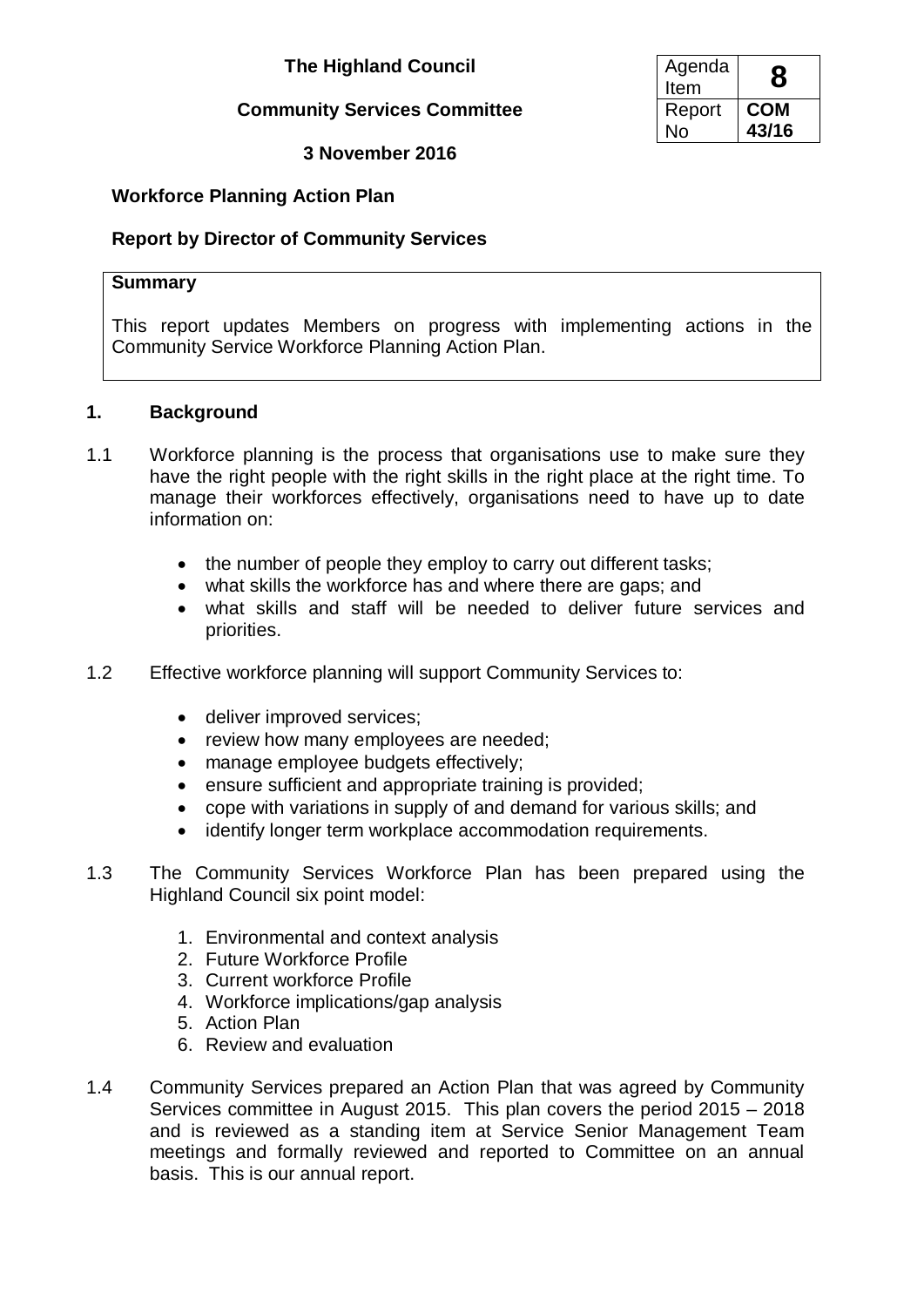## **2. Progress Since August 2015**

- 2.1 The Action Plan is attached as **Appendix 1**. It details 9 key issues to be addressed over the period of the plan:
	- 1. Review staffing levels
	- 2. Create a diverse, multi-skilled and flexible workforce
	- 3. Develop competent and well trained staff
	- 4. Promote and champion a 'can do' culture throughout the Service
	- 5. Place greater emphasis on communications and customer care
	- 6. Improve business and PR awareness
	- 7. Improve attendance management
	- 8. Improve ICT to enable better service delivery
	- 9. Develop and promote a partnership approach with our Trade Unions
- 2.2 Good progress has been made with many of these actions and the plan has been updated to reflect this.
- 2.3 Restructuring of the Service and the senior management team took place between January and April 2016. A team of eight was reduced to four and functions were aligned to the new structure. The need for teams to be multiskilled remains a focus.
- 2.4 The Voluntary Release scheme was something not anticipated when the plan was written and the Service released 60 members of staff through the scheme. This will impact on what we deliver and how we deliver it and our focus must remain on skilling our staff and delivering the best customer services we can.
- 2.5 The age profile across the Service is high, and action is being taken to manage the risk when qualified and skilled staff leave. Building Maintenance has a well-established and successful apprenticeship programme running and this is now being replicated in the Transport section where 7 new apprentices joined the team in September 2016.
- 2.6 The outcomes of the Council re-design work (involving the review of several parts of the Service) is not known at this time, and the Action Plan will be updated to reflect changes as they occur.

## **3. Implications**

3.1 There are no known specific resource, legal, equality, climate change/Carbon Clever, risk or Gaelic implications arising from this report.

### **Recommendation**

Members are invited to note the progress made with the Action Plan.

Designation: Head of Performance and Resources Date: 30 September 2016 Author: Caroline Campbell Background Papers: Community Services Workforce Plan 2015 – 2018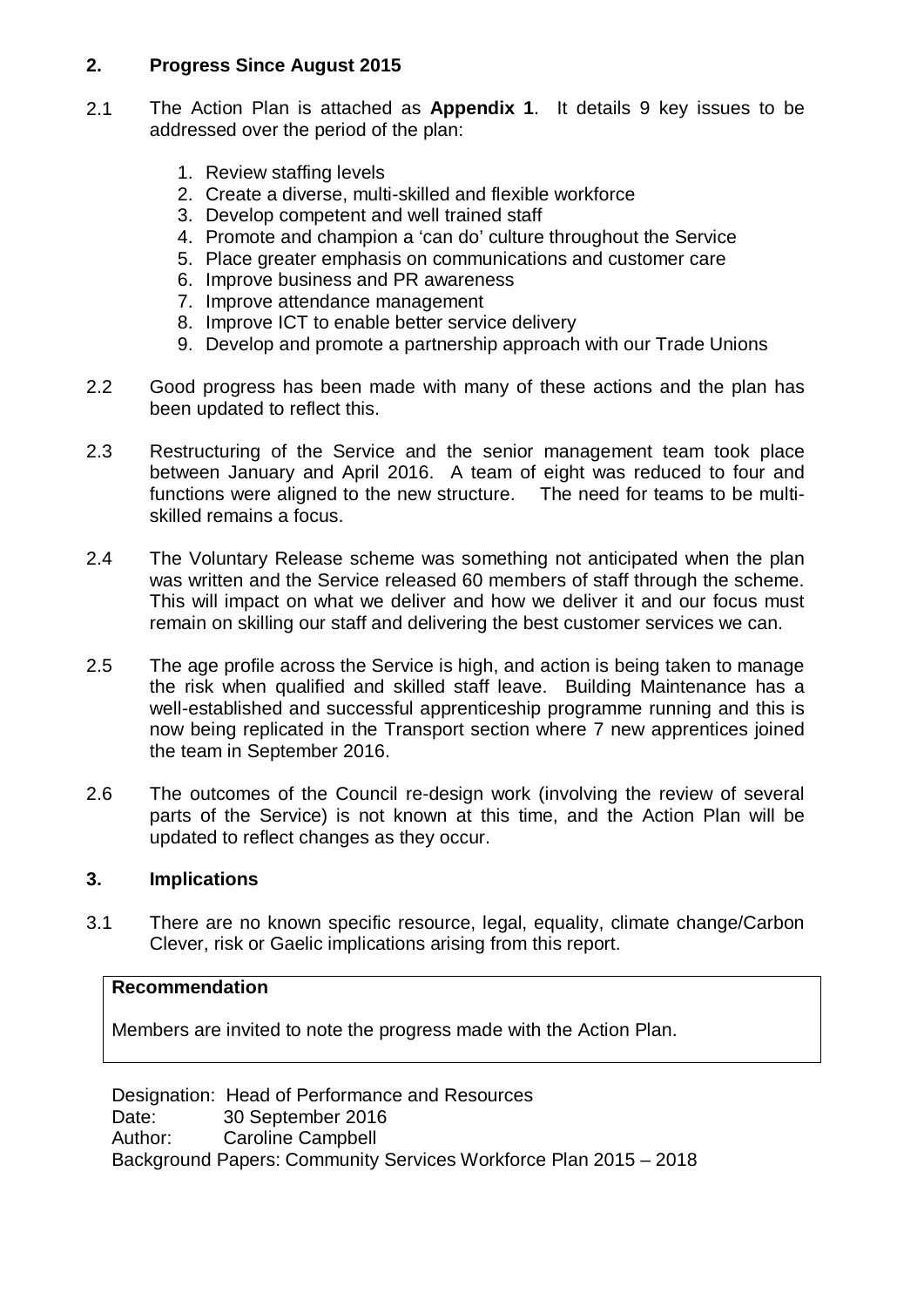| Appendix 1<br>WORKFORCE PLANNING ACTION PLAN - COMMUNITY SERVICES                                                                                                                                                                                                                                                                                                                                                                                                                                                                                                                                                                                                                                                                                                                   |                                                                                           |                                                                     |                              |              |
|-------------------------------------------------------------------------------------------------------------------------------------------------------------------------------------------------------------------------------------------------------------------------------------------------------------------------------------------------------------------------------------------------------------------------------------------------------------------------------------------------------------------------------------------------------------------------------------------------------------------------------------------------------------------------------------------------------------------------------------------------------------------------------------|-------------------------------------------------------------------------------------------|---------------------------------------------------------------------|------------------------------|--------------|
| Issue/Need                                                                                                                                                                                                                                                                                                                                                                                                                                                                                                                                                                                                                                                                                                                                                                          | Actions                                                                                   | Outcomes                                                            | Service Lead                 | Timeline     |
| 1. Review staffing levels<br>and skills required to                                                                                                                                                                                                                                                                                                                                                                                                                                                                                                                                                                                                                                                                                                                                 | 1. Review roles and responsibilities<br>2. Confirm resource needs and review section      | 1. Structure changes to reflect WFP<br>outcome to be approved at CS | Each member of<br><b>SMT</b> | March 15     |
| deliver Service and<br>section responsibilities<br>(in conjunction with 2<br>and $3)$                                                                                                                                                                                                                                                                                                                                                                                                                                                                                                                                                                                                                                                                                               | structure plans for approval                                                              | Committee                                                           |                              | Ongoing      |
| Progress September 2016                                                                                                                                                                                                                                                                                                                                                                                                                                                                                                                                                                                                                                                                                                                                                             |                                                                                           |                                                                     |                              |              |
| Restructuring has been a constant theme since the Service was formed in April 2014. Work was undertaken to review roles and responsibilities and this has been<br>an ongoing activity. The most recent restructuring in April 2016 has seen the most significant change to the structure and a reduction in senior managers from 8 to<br>4. A new structure of third tier managers and functional teams has moved the Service towards a more integrated service delivery model, e.g. ground maintenance<br>moved from Roads and Transport to Environmental and Amenity Services.<br>The number of staff in the Service has reduced by approximately 60 since April 2016 as a result of the Voluntary Release Scheme and changes in the structure have<br>been made to reflect this. |                                                                                           |                                                                     |                              |              |
| A skills assessment is carried out when an employee moves role to ensure health and safety and skills training is identified, planned and delivered.                                                                                                                                                                                                                                                                                                                                                                                                                                                                                                                                                                                                                                |                                                                                           |                                                                     |                              |              |
| During the periods of restructuring the Service has remained focused on service delivery and putting the customer at the heart of what we do. The Council re-<br>design (and current reviews) will help shape the priorities and focus going forward.                                                                                                                                                                                                                                                                                                                                                                                                                                                                                                                               |                                                                                           |                                                                     |                              |              |
| 2. Create a diverse,                                                                                                                                                                                                                                                                                                                                                                                                                                                                                                                                                                                                                                                                                                                                                                | 1. Identify potential synergies and review job                                            | 1. Produce options paper for                                        | Tina Luxton and              | September 15 |
| multi-skilled and<br>flexible workforce                                                                                                                                                                                                                                                                                                                                                                                                                                                                                                                                                                                                                                                                                                                                             | families within and across each section (utilise<br>work already done within the Service) | discussion and development at SMT<br>and TU meetings                | Caroline<br>Campbell         | Ongoing      |
| Progress September 2016                                                                                                                                                                                                                                                                                                                                                                                                                                                                                                                                                                                                                                                                                                                                                             |                                                                                           |                                                                     |                              |              |
| Work has been undertaken to identify roles which could be suitable for cross skilling, for example Community Works Officer type roles. Progressing this has been                                                                                                                                                                                                                                                                                                                                                                                                                                                                                                                                                                                                                    |                                                                                           |                                                                     |                              |              |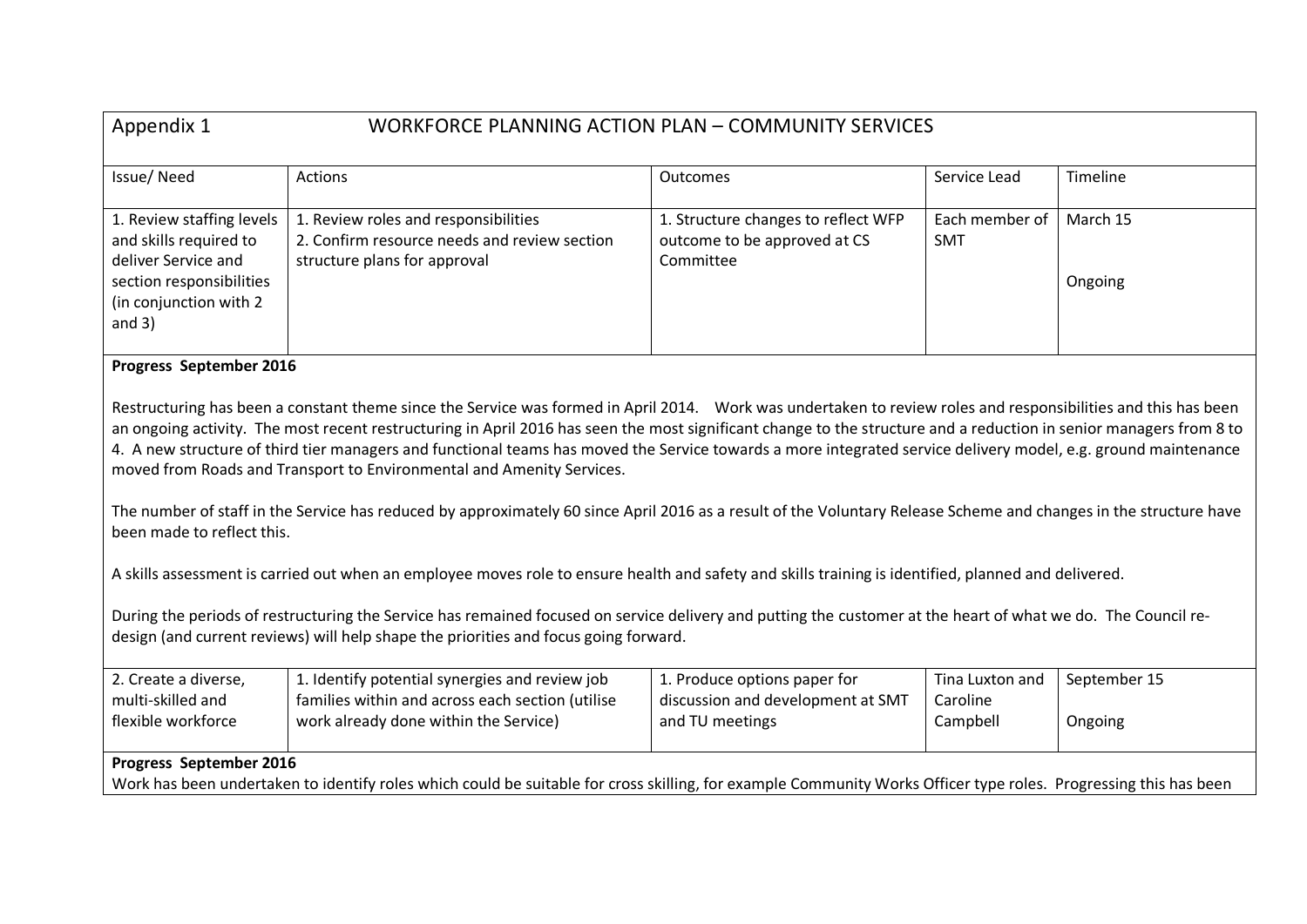impacted on by restructuring. The structure implemented in April 2016 will now enable this to progress. Progressing multi-skilling will now be facilitated by a Council-wide project, run by HR and the Corporate Improvement Team, which will use Community Services as a pilot.

Succession planning is an importance consideration. 46% of staff are older than 51 years of age and 10% older than 61 years of age. The Service is continuing its successful Apprenticeship programme in Building Maintenance and re-invigorating the programme in the Transport function where 7 apprentices were recruited in 2016.

| 3. Develop competent   | 1. Develop a performance management strategic          | 1. Questionnaire to each manager      | Colin Clark and    | 1. Implement ERD           |
|------------------------|--------------------------------------------------------|---------------------------------------|--------------------|----------------------------|
| and well trained staff | programme for the Service that includes (a) an         | asking for input to program return to | <b>Tracey Urry</b> | process across the Service |
|                        | effective implementation of the ERD process and        | CC/TU for analysis                    |                    | by April 15                |
|                        | (b) a review of job and person specifications          | 2. Roll out ERD process               |                    | 2. Review ERD process      |
|                        | where appropriate and relevant to ensure roles         | 3. Each manager to review own staff   | Each member of     | and implementation plan    |
|                        | are meeting Service needs                              | job/person spec and make return to    | <b>SMT</b>         | by Mar 16                  |
|                        | 2. Implement the programme established with            | CC/TU for analysis                    |                    |                            |
|                        | <b>Business Support and Learning &amp; Development</b> | 4. Complete analysis, make            |                    |                            |
|                        | (L&D) that records all relevant training and           | recommendations and draw up           |                    |                            |
|                        | reviews as a result of performance management.         | implementation plan                   |                    |                            |
|                        |                                                        | 5. Review progress annually and       |                    |                            |
|                        |                                                        | report to service management team     |                    |                            |
|                        |                                                        | 6. Learning and Development           |                    |                            |
|                        |                                                        | training plan established for the     |                    |                            |
|                        |                                                        | Service                               |                    |                            |
|                        |                                                        |                                       |                    |                            |

#### **Progress September 2016**

Each Head of Service has committed that 100% of staff will have had an ERD by March 2017. A new ERD form has been designed for manual teams and managers are recording the completion of ERDs so compliance reporting can be carried out more effectively. Training plans will continue to be developed as an outcome from ERDs.

New job descriptions and person specifications have been developed for new and amended roles. Where roles have not been impacted on significantly by restructuring, Managers are reviewing the job descriptions to ensure they reflect the Service priorities. This will result in changes for some staff. The Employee Development section is working closely with the Service and training has begun to be delivered, for example, a session on how to present reports to Area Committees has been delivered to third tier managers.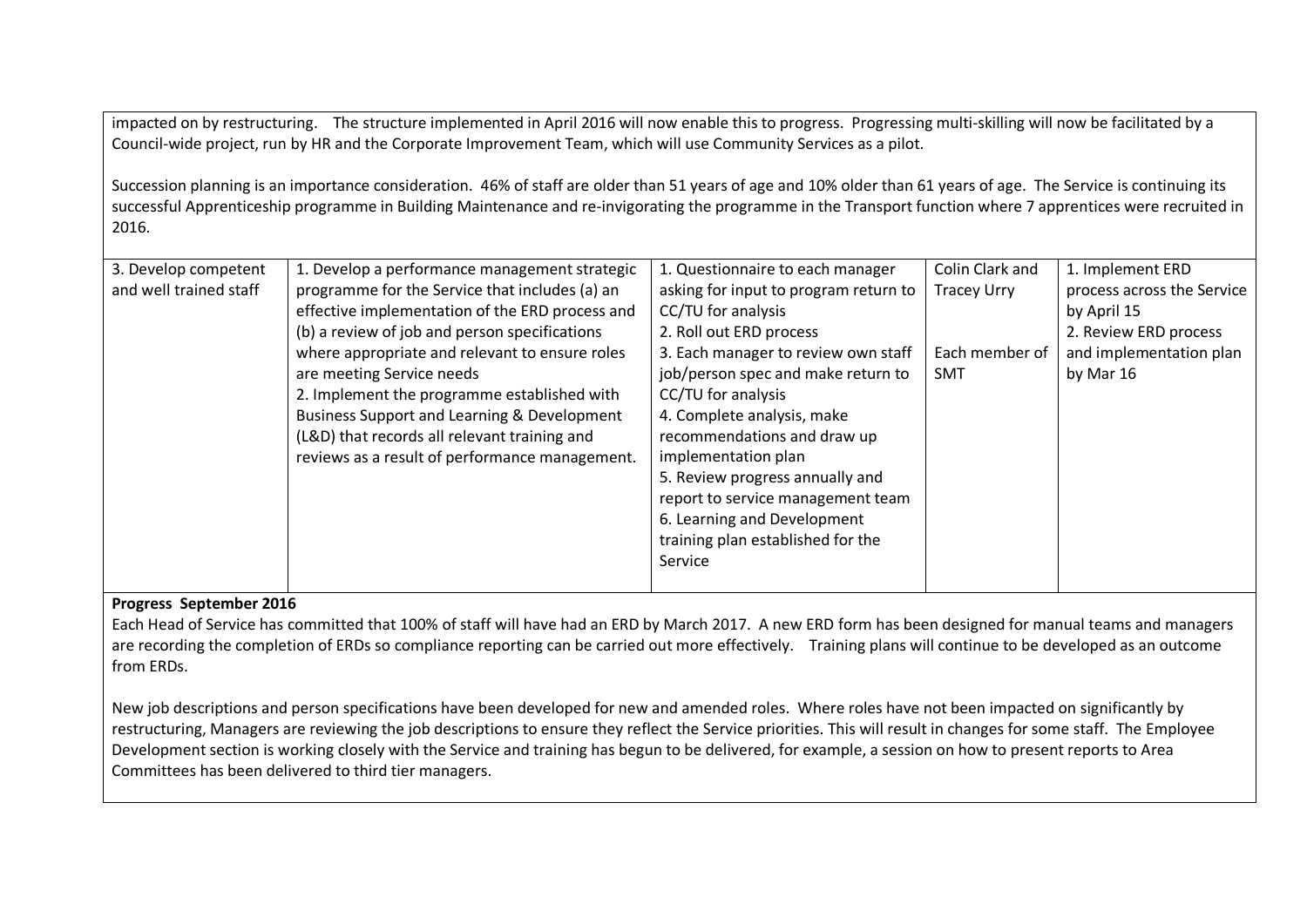| 4. Promote and<br>champion a 'can do'<br>culture throughout the<br>Service                                                                                                                                                                                                                                                                                                                                                                                                                                                                                                                                                                                                                                                                                                                                                                                                                | 1. Employee engagement work with L&D to<br>develop a training programme for front-line staff<br>and managers that enables culture change<br>2. Empower staff (through training, one-to-one<br>meets, team meets, toolbox talks and ERDS) to<br>take decisions that deliver responsive and timely<br>services to communities within budget.<br>3. Through skills and technique development,<br>support staff to say 'no' where appropriate | 1. Training and Communication<br>Strategy developed to effect culture<br>change in customer service delivery.<br>2. Second employee questionnaire<br>on communication and culture<br>change                    | William Gilfillan<br>Each member of<br><b>SMT</b> | July 15<br>December 15 |  |
|-------------------------------------------------------------------------------------------------------------------------------------------------------------------------------------------------------------------------------------------------------------------------------------------------------------------------------------------------------------------------------------------------------------------------------------------------------------------------------------------------------------------------------------------------------------------------------------------------------------------------------------------------------------------------------------------------------------------------------------------------------------------------------------------------------------------------------------------------------------------------------------------|-------------------------------------------------------------------------------------------------------------------------------------------------------------------------------------------------------------------------------------------------------------------------------------------------------------------------------------------------------------------------------------------------------------------------------------------|----------------------------------------------------------------------------------------------------------------------------------------------------------------------------------------------------------------|---------------------------------------------------|------------------------|--|
|                                                                                                                                                                                                                                                                                                                                                                                                                                                                                                                                                                                                                                                                                                                                                                                                                                                                                           |                                                                                                                                                                                                                                                                                                                                                                                                                                           |                                                                                                                                                                                                                |                                                   |                        |  |
| Progress September 2016<br>Quarterly Extended Management Team meetings are in place and are delivering positive outcomes. Heads of Services and their direct reports are working closely<br>on strategic matters and this is improving how we deliver our services. Training in key topics has been delivered and this includes disaggregated budgets,<br>attendance management, customer services/complaints handling and operational and health and safety topics. Direct reports are meeting their teams on a<br>regular basis and re-enforcing the importance of ERDs and effective communication with service users.<br>The second communications survey has not taken place due to restructuring. It is something that will be carried out in the early part of 2017 and will enable us to<br>measure what has improved since the first survey and what requires further attention. |                                                                                                                                                                                                                                                                                                                                                                                                                                           |                                                                                                                                                                                                                |                                                   |                        |  |
| 5. Place a greater<br>emphasis on<br>communications and                                                                                                                                                                                                                                                                                                                                                                                                                                                                                                                                                                                                                                                                                                                                                                                                                                   | 1. Specific training workshop for all front-line<br>staff and managers<br>2. Establish officer(s) in each section as the key                                                                                                                                                                                                                                                                                                              | 1. Framework agreed and named<br>officers established as key links with<br>communities and Members                                                                                                             | Caroline<br>Campbell and<br><b>Richard Evans</b>  | April 15               |  |
| customer care                                                                                                                                                                                                                                                                                                                                                                                                                                                                                                                                                                                                                                                                                                                                                                                                                                                                             | link(s) with communities and Members<br>3. Develop protocols with the Service Centre that<br>improve responsiveness at first point of contact<br>for the public                                                                                                                                                                                                                                                                           | 2. Action Plan developed with<br>Service Centre to improve<br>responsiveness to enquiries,<br>complaints and compliments<br>3. %age reduction in numbers of<br>complaints received through<br>CRM/Laggan by CS |                                                   | March 15<br>March 16   |  |
| Progress September 2016                                                                                                                                                                                                                                                                                                                                                                                                                                                                                                                                                                                                                                                                                                                                                                                                                                                                   |                                                                                                                                                                                                                                                                                                                                                                                                                                           |                                                                                                                                                                                                                |                                                   |                        |  |

A key contacts list is now established, broken down by Local Committee. It contains the names, job titles, contact details and locations of key personnel for each function and area. This is re-issued to Members and staff following any changes.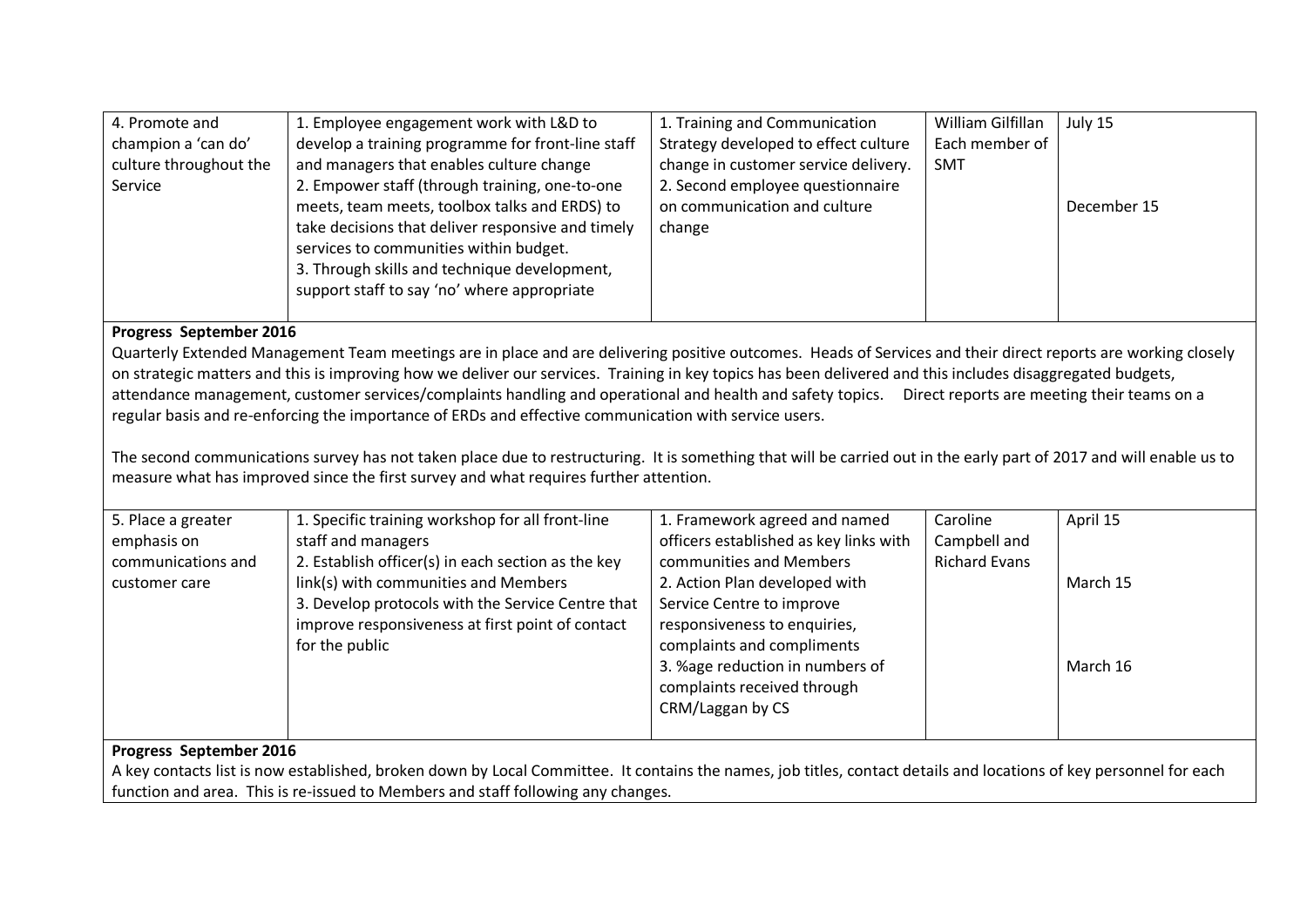Work is ongoing with the Service Centre to ensure it always has the most up to date information about what the Service is doing so the call handlers can deal with queries at the first point of contact. Work was undertaken to understand the nature of repeat calls with the aim of reducing these.

Customer Care training was delivered to front-line staff as part of the roll out of the Customer Relationship Management system in June 2016. The training focused on the Customer Care standards as well as the new IT system.

The focus for the Service has been responding to MP/MSP enquiries, Stage 2 complaints and FOIs within the timescales set out by the Commissioner. Improvements are being made, as reported in the Community Services Performance Reports. The Service receives the highest volume of contacts when compared to other Council Directorates, with approximately 3000 for the year ended March 2016, and has set a target of reducing complaints by 10% during 2016/17.

| 6. Improve business<br>and PR awareness                                                                                                                                                                                                                                                                                                                                                                                                                                                                                                                              | 1. Work with PR and L&D to instigate an internal/<br>external marketing and communications<br>programme                                                                                                                                                                                                          | 1. Community Services Marketing<br>and PR programme in place                                                                                                                                                                                                                                                                      | David Goldie                    | Presented to May 15 CS<br>Committee |
|----------------------------------------------------------------------------------------------------------------------------------------------------------------------------------------------------------------------------------------------------------------------------------------------------------------------------------------------------------------------------------------------------------------------------------------------------------------------------------------------------------------------------------------------------------------------|------------------------------------------------------------------------------------------------------------------------------------------------------------------------------------------------------------------------------------------------------------------------------------------------------------------|-----------------------------------------------------------------------------------------------------------------------------------------------------------------------------------------------------------------------------------------------------------------------------------------------------------------------------------|---------------------------------|-------------------------------------|
| Progress September 2016                                                                                                                                                                                                                                                                                                                                                                                                                                                                                                                                              |                                                                                                                                                                                                                                                                                                                  |                                                                                                                                                                                                                                                                                                                                   |                                 |                                     |
| Due to the front-line nature of the Service it is inevitable that the Service will receive a significant number of complaints and negative publicity. To give this some<br>balance, we have introduced a Good News section to the CS Committee agenda; our Newsletter highlights positive work delivered across a range of functions; our<br>performance measures now include a compliments section that is reported at our Quarterly Performance Review meetings; and our pr is more aware and<br>proactively targeted at positive messages, where this is merited. |                                                                                                                                                                                                                                                                                                                  |                                                                                                                                                                                                                                                                                                                                   |                                 |                                     |
| 7. Improve Attendance<br>Management                                                                                                                                                                                                                                                                                                                                                                                                                                                                                                                                  | 1. Identify areas/ sections of high absence<br>relative to any underlying issues e.g. under<br>resourcing, lack of training etc.<br>2. Provide specific training for all supervisory/<br>management staff (corporate project) to effect<br>changes in the establishment of proactive<br>management of attendance | 1. Define and agree 'high'<br>2. Identify areas suffering 'high'<br>absence rate<br>3. Identify reason for absence and<br>any trends<br>4. Identify key staff and specific<br>training needs of key staff<br>5. Deliver training<br>6. Communicate to staff that<br>absence will be dealt with<br>proactively according to policy | Colin Clark and<br>Cameron Kemp | 1-6 by July 15                      |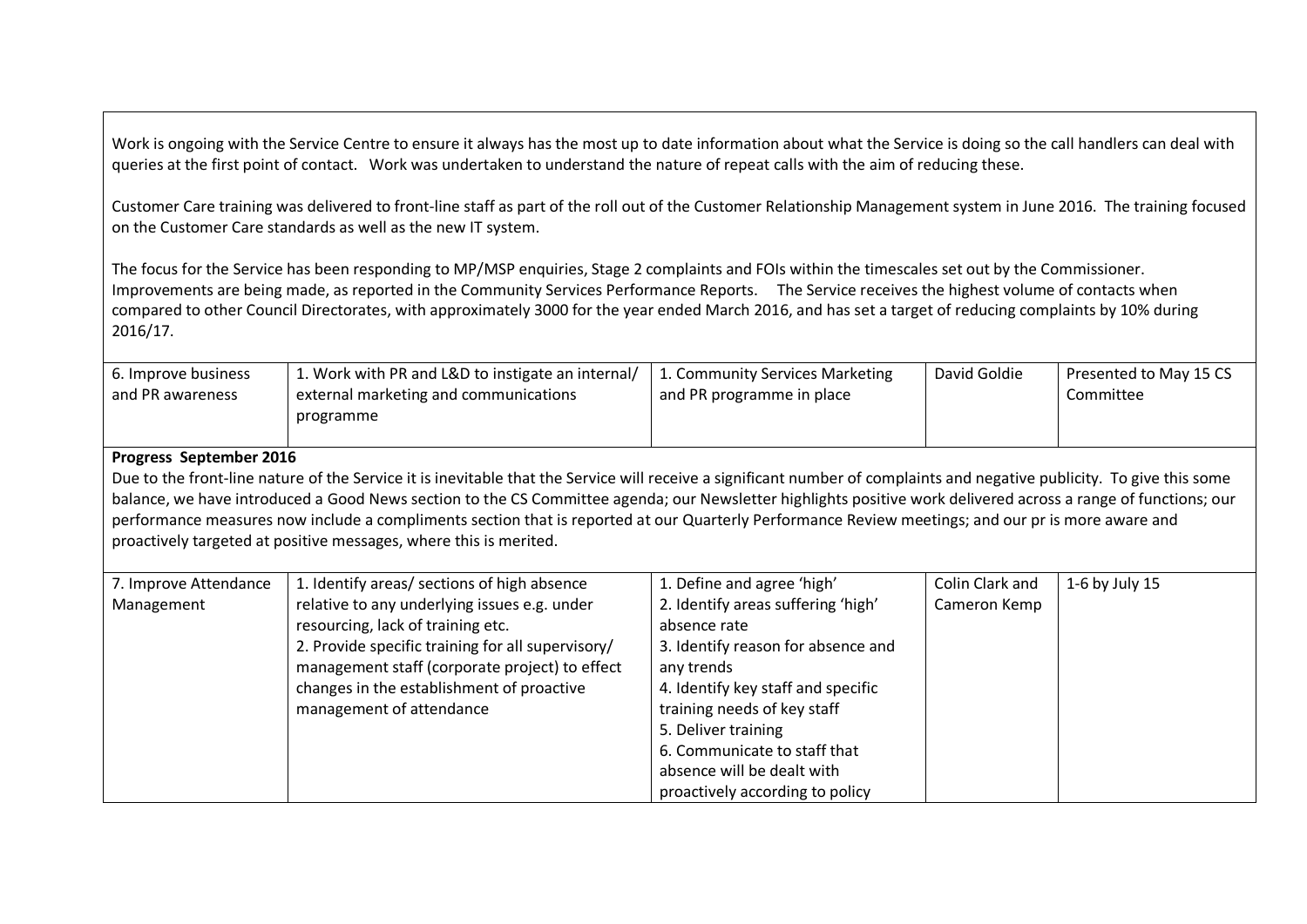|                                                                                                                                                                                                                                                                                                       |                                                                                                                                                                   | 7. Implement and maintain policy<br>8. Review absence rates quarterly<br>9. Review progress of specific<br>programme annually |                      |                              |
|-------------------------------------------------------------------------------------------------------------------------------------------------------------------------------------------------------------------------------------------------------------------------------------------------------|-------------------------------------------------------------------------------------------------------------------------------------------------------------------|-------------------------------------------------------------------------------------------------------------------------------|----------------------|------------------------------|
| Progress September 2016                                                                                                                                                                                                                                                                               |                                                                                                                                                                   |                                                                                                                               |                      |                              |
|                                                                                                                                                                                                                                                                                                       | Due to the nature of the work carried out by Community Services the absence rate is higher than in other Council Services. Environmental and Amenity Services is  |                                                                                                                               |                      |                              |
|                                                                                                                                                                                                                                                                                                       | one such area. Managers are effective in managing absence through monitoring, occupational health referrals, return to work interviews, and where necessary       |                                                                                                                               |                      |                              |
|                                                                                                                                                                                                                                                                                                       | capability assessments, all in line with the Attendance Management Policy. The service has a target to reduce the cost of absence by continuing to adopt a robust |                                                                                                                               |                      |                              |
|                                                                                                                                                                                                                                                                                                       | and consistent approach to attendance management. For 2016/17 the target is £72,000 and £71,000 for 2017/18.                                                      |                                                                                                                               |                      |                              |
|                                                                                                                                                                                                                                                                                                       |                                                                                                                                                                   |                                                                                                                               |                      |                              |
| Committee.                                                                                                                                                                                                                                                                                            | Absence rates are monitored at Senior Management Team meetings and the Quarterly Performance Review with the Chief Executive, and reported to the Strategic       |                                                                                                                               |                      |                              |
| The Annual Health Safety and Well-Being Report was presented to the Central Safety Committee in August 2016 for the year 2015/16 and will provide a useful<br>benchmark for improvements in future years. The report contained details of reasons for absence and trends where theses were available. |                                                                                                                                                                   |                                                                                                                               |                      |                              |
| From April 2016 absence data is available on a rolling 12 month period and a target of a 3% reduction in absence quarter on quarter has been set for 2016/17.<br>During October 2016 all managers will be required to attend an Attendance Management half-day training session.                      |                                                                                                                                                                   |                                                                                                                               |                      |                              |
| Stress Management training is mandatory for all managers and any manager new to their role will attend during 2016.                                                                                                                                                                                   |                                                                                                                                                                   |                                                                                                                               |                      |                              |
| 8. Improve ICT to                                                                                                                                                                                                                                                                                     | 1. Roll out use of mobile technology across the                                                                                                                   | 1. Identify efficiency savings (in                                                                                            | Caroline             | Proposals to CS Sept 15      |
| enable better service                                                                                                                                                                                                                                                                                 | Service, where appropriate with reference to                                                                                                                      | relation to delivery time and cost) in                                                                                        | Campbell and         | committee and Corporate      |
| delivery                                                                                                                                                                                                                                                                                              | Corporate initiative through CIP                                                                                                                                  | relation to use of IT                                                                                                         | <b>Richard Evans</b> | <b>Improvement Programme</b> |
|                                                                                                                                                                                                                                                                                                       | 2. Develop an IT Strategy for Community Services                                                                                                                  |                                                                                                                               |                      | Board                        |
|                                                                                                                                                                                                                                                                                                       |                                                                                                                                                                   |                                                                                                                               |                      |                              |

#### **Progress September 2016**

The Service was the first to roll out mobile service delivery in 2012. Since then many improvements to the IT system have been made. Mobile Service Delivery is now a Corporate Improvement project managed through the Corporate team. The Project Manager has identified areas where mobile working and scheduling of staff will deliver efficiency savings. The new structure will facilitate this and enable some staff to be more flexible when carrying out inspection activities, for example.